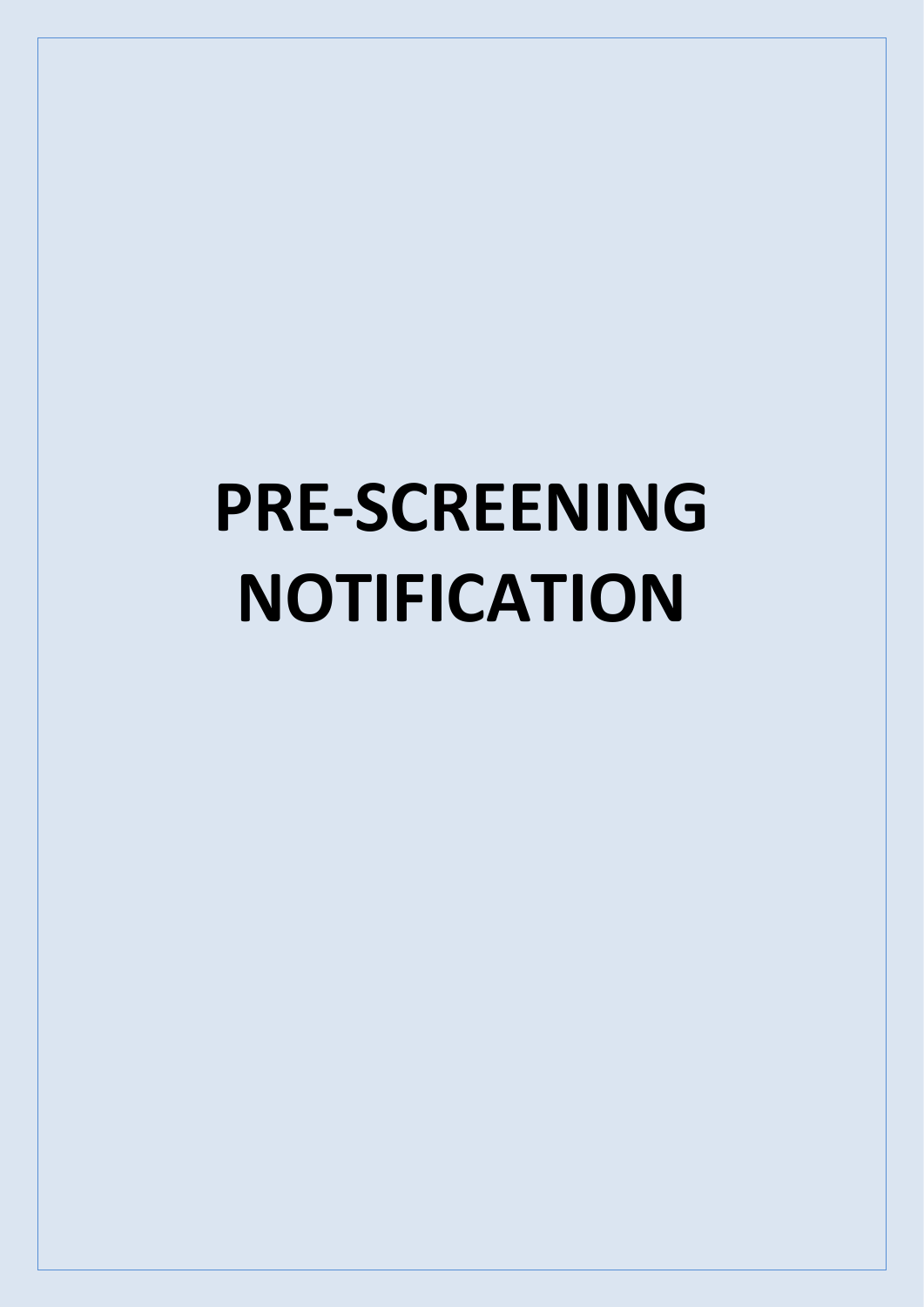| <b>SEA PRE-SCREENING DOCUMENT</b>                                                                                                                                                                               |                                                                                                                                                                                                                                                                                                                                                                                                                                                                                                                                                                                                                                                                                                                                                                                                                                                                                                                                                                                                                                                          |  |
|-----------------------------------------------------------------------------------------------------------------------------------------------------------------------------------------------------------------|----------------------------------------------------------------------------------------------------------------------------------------------------------------------------------------------------------------------------------------------------------------------------------------------------------------------------------------------------------------------------------------------------------------------------------------------------------------------------------------------------------------------------------------------------------------------------------------------------------------------------------------------------------------------------------------------------------------------------------------------------------------------------------------------------------------------------------------------------------------------------------------------------------------------------------------------------------------------------------------------------------------------------------------------------------|--|
| <b>Responsible Authority:</b>                                                                                                                                                                                   | Perth & Kinross Council (PKC)                                                                                                                                                                                                                                                                                                                                                                                                                                                                                                                                                                                                                                                                                                                                                                                                                                                                                                                                                                                                                            |  |
| Title of the plan:                                                                                                                                                                                              | Lunan Valley Area Dunkeld - Blairgowrie Lochs Special Area of Conservation<br>Guidance                                                                                                                                                                                                                                                                                                                                                                                                                                                                                                                                                                                                                                                                                                                                                                                                                                                                                                                                                                   |  |
| <b>What</b><br>prompted<br>the<br>plan:<br>(e.g. a legislative,<br>regulatory or<br>administrative provision)                                                                                                   | The guidance provides further detail on Policy 45 of the Local Development Plan<br>and is a result of a protocol between SNH, SEPA and PKC.                                                                                                                                                                                                                                                                                                                                                                                                                                                                                                                                                                                                                                                                                                                                                                                                                                                                                                              |  |
| Plan subject:<br>(e.g. transport)                                                                                                                                                                               | Town & Country Planning                                                                                                                                                                                                                                                                                                                                                                                                                                                                                                                                                                                                                                                                                                                                                                                                                                                                                                                                                                                                                                  |  |
| Brief summary of the<br>plan:<br>(including<br>the area or<br>location to which the plan<br>related)                                                                                                            | The Guidance relates to the protection of the Lunan Lochs Catchment Area from<br>waste water from new development. The aim is to ensure that there is no<br>increase of phosphorus in the Dunkeld- Blairgowrie Lochs that could have a<br>detrimental effect on water quality, and a knock-on effect for ecology.<br>Policy 45 requires all development within the catchment to submit details of the<br>proposed method of drainage, and details of phosphorus mitigation, where<br>applicable. Where new development has phosphorus discharge and drainage<br>cannot be diverted outwit the catchment, 125% mitigation of phosphorus<br>discharge must be provided through the upgrading of existing properties. The<br>Guidance only sets out how this calculation is arrived at, and how information is<br>to be provided and when. The Guidance is a technical update of the existing 2016<br>Guidance with LDP and web references updated. The current draft guidance has<br>also added a requirement for evidence of installation to be provided. |  |
| Brief summary of the<br>environmental<br>likely<br>consequences:<br>(including whether it has<br>been determined that the<br>plan is likely to have no or<br>minimum effects, either<br>directly or indirectly) | The Guidance was previously screened in 2016 with the conclusion that the plan<br>was unlikely to have significant environmental effects. This pre-screening is to<br>update that conclusion with regards to the newly introduced evidence<br>requirement. The environmental effects of this amendment have been<br>considered alongside that conclusion against the criteria in schedule 2. The<br>requirement is largely a monitoring requirement which will have no or minor<br>effect.                                                                                                                                                                                                                                                                                                                                                                                                                                                                                                                                                               |  |
| <b>Contact details:</b>                                                                                                                                                                                         | Hajnalka Biro<br>01738 475232<br>HBiro@pkc.gov.uk                                                                                                                                                                                                                                                                                                                                                                                                                                                                                                                                                                                                                                                                                                                                                                                                                                                                                                                                                                                                        |  |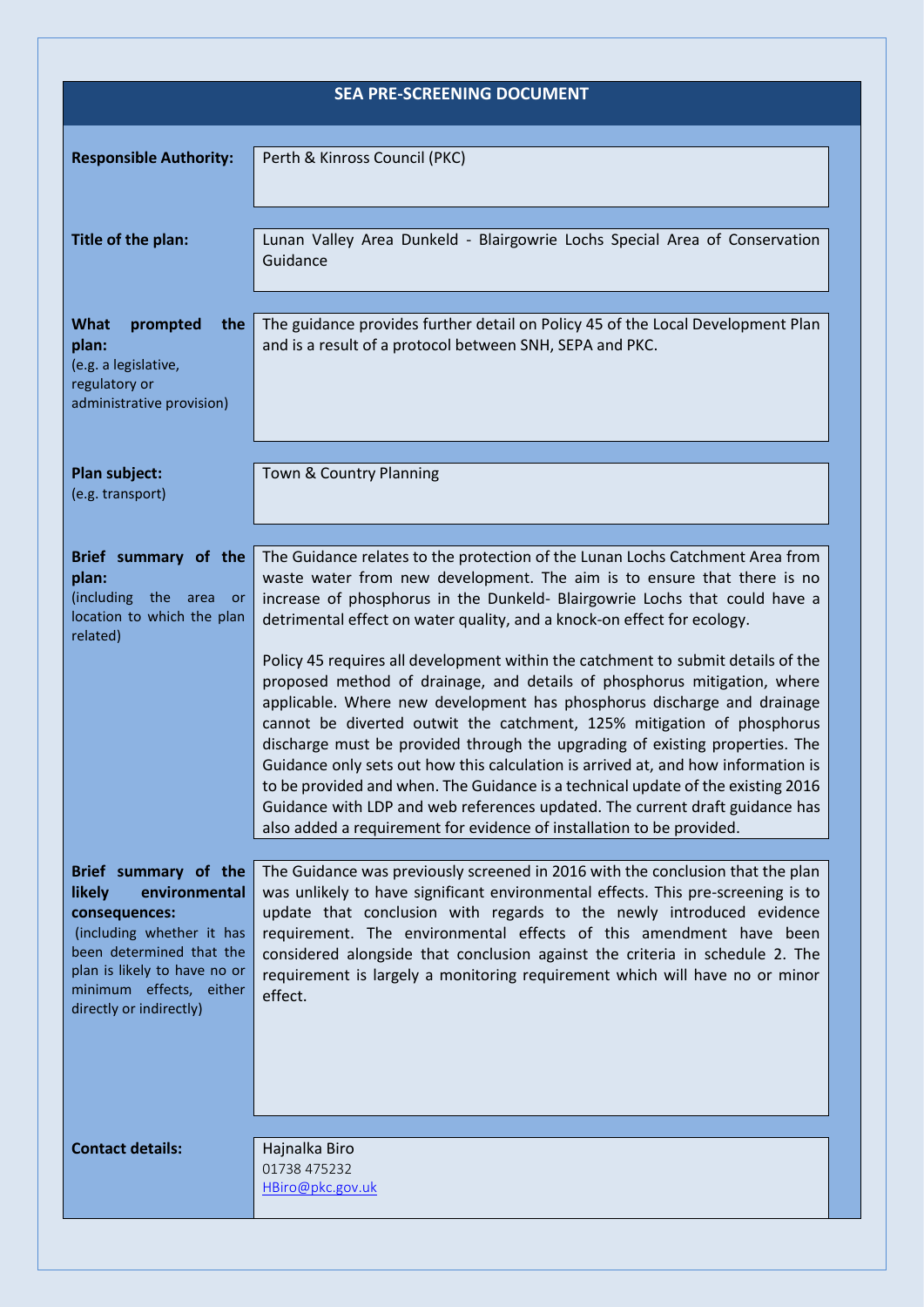**Date of opinion:**

When completed send to: [SEA.gateway@scotland.gsi.gov.uk](mailto:SEA.gateway@scotland.gsi.gov.uk) or to SEA Gateway, Scottish Government, Area 2H (South), Victoria Quay, Edinburgh, EH6 6QQ

## **Completion guidance (Please delete before submission) Link to SEA Guidance:<http://www.gov.scot/Resource/0043/00432344.pdf>**

| Box 1 | Name of the organisation that is responsible for the plan.                                                                                                                                                                                                                                                                                                                                                                                                                                                                                                                                                                                                                                                                                                                                                                                                                                                    |
|-------|---------------------------------------------------------------------------------------------------------------------------------------------------------------------------------------------------------------------------------------------------------------------------------------------------------------------------------------------------------------------------------------------------------------------------------------------------------------------------------------------------------------------------------------------------------------------------------------------------------------------------------------------------------------------------------------------------------------------------------------------------------------------------------------------------------------------------------------------------------------------------------------------------------------|
|       | <b>Note:</b> The Responsible Authority is any person, body or office holder exercising<br>functions of a public character. Where more than one authority is responsible for a<br>plan they should reach an agreement as to who is responsible for the SEA. Where<br>an agreement cannot be reached, the Scottish Ministers can make the<br>determination (Extract from SEA Guidance: Glossary (Page 50)).                                                                                                                                                                                                                                                                                                                                                                                                                                                                                                     |
| Box 2 | Name of the plan.                                                                                                                                                                                                                                                                                                                                                                                                                                                                                                                                                                                                                                                                                                                                                                                                                                                                                             |
|       | Note: The 2005 Act applies to plans which relate to matters of a public character.<br>The term 'plan' within guidance also covers policy, programme and strategy<br>(Extract from SEA Guidance: Glossary (Page 50)).                                                                                                                                                                                                                                                                                                                                                                                                                                                                                                                                                                                                                                                                                          |
| Box 3 | In terms of pre-screening, knowing why a plan is being produced is one of the key<br>components in understanding whether exemption is an option.                                                                                                                                                                                                                                                                                                                                                                                                                                                                                                                                                                                                                                                                                                                                                              |
| Box 4 | The 2005 Act outlines the sectors as agriculture, forestry, fisheries, energy,<br>industry, transport, waste management, water management,<br>telecommunications, tourism, town & country planning and land use.                                                                                                                                                                                                                                                                                                                                                                                                                                                                                                                                                                                                                                                                                              |
| Box 5 | The name of the plan alone can seldom offer sufficient information to understand<br>what it covers and why it has been considered suitable for pre-screening.<br>The description of the plan being pre-screened has to contain sufficient information<br>to allow those reading the notification to understand the objectives of the plan and<br>how the Responsible Authority aims to deliver them. Brief descriptive information<br>such as the area or location of the plan is required by the 2005 Act, but it can also<br>prove helpful to include additional information in a summary, such as whether the<br>plan is expected to improve or strengthen the current approach, the reason the plan<br>is being prepared, who it would apply to and the timescale for delivery. This type of<br>information can help paint a clear picture of whether pre-screening was suitable in<br>the circumstances. |
| Box 6 | As only those plans that have no or minimal effects on the environment can be pre-<br>screened, it is important for a Responsible Authority to use the criteria detailed in<br>Schedule 2 of the Environmental Assessment (Scotland) Act 2005 as a guide to<br>providing a description of the likely environmental effects. This approach supports<br>the transparency of the assessment process, whilst helping to ensure Responsible<br>Authorities remain compliant with the requirements of this self-exemption route.<br>Similarly to Box 5 above, it can prove helpful if a Responsible Authority provides<br>additional information, such as a summary of the reasons why the plan will have no<br>more than minimal effects on the environment, including any intrinsic mitigation, as<br>wall as any evisting or future assessment needs within the plan hierarchy                                   |

<sup>1</sup> Please note: (A) The plan has to fall into Section 5(4) of the Environmental Assessment (Scotland) Act 2005 & (B) you should apply the criteria specified within Schedule 2 of this Act to reach a conclusion on no or minimal environmental effects[: www.legislation.gov.uk/asp/2005/15/contents](http://www.legislation.gov.uk/asp/2005/15/contents) *(delete this note before submission)*